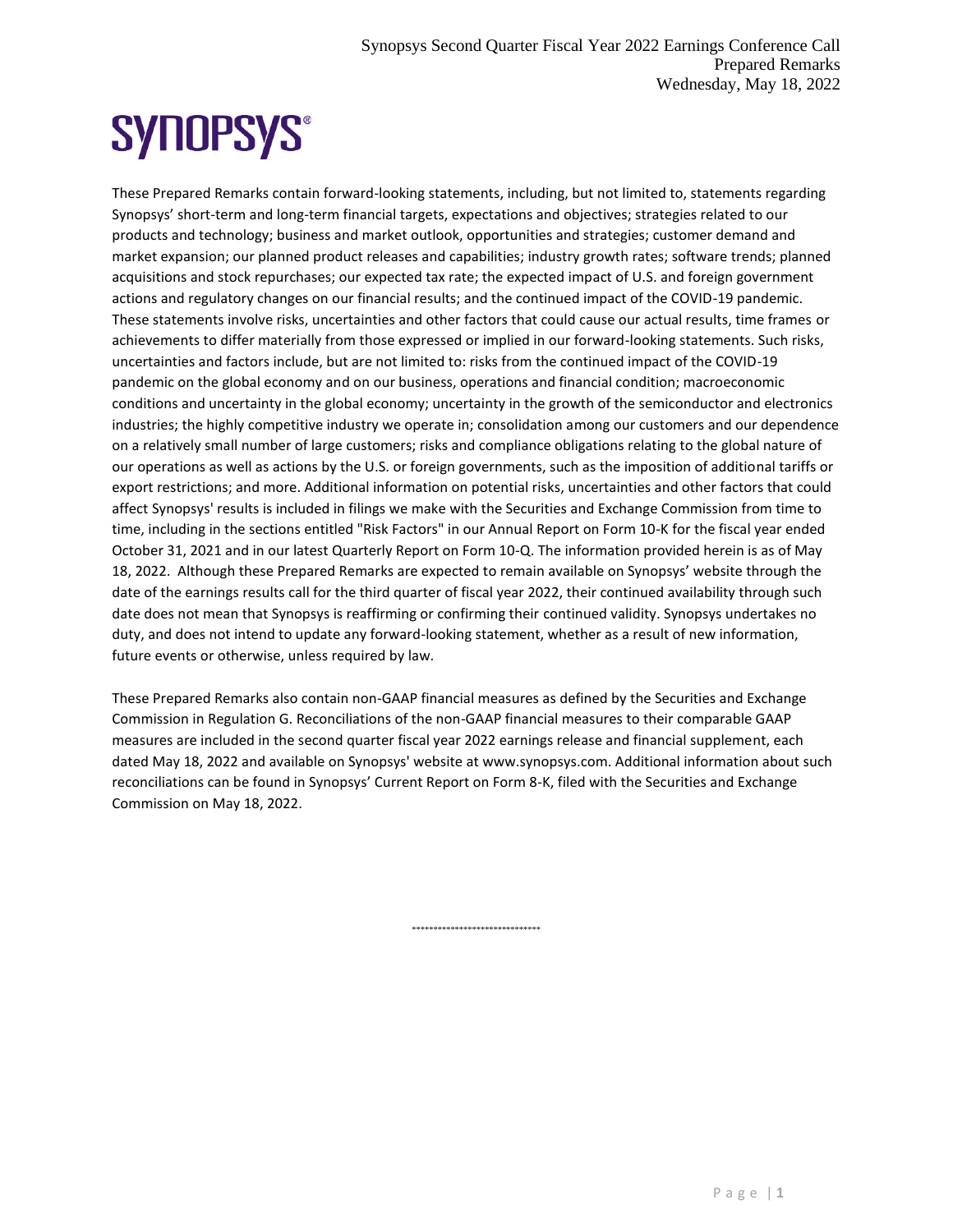Good afternoon. We delivered an outstanding second quarter, exceeding all of our guidance targets and reaching record revenue, operating margin, earnings per share and cash flow. Revenue for the quarter was \$1.28 billion. Business was very strong across all product areas and geographies. Backlog grew to \$7.3 billion. GAAP earnings per share were \$1.89, with non-GAAP earnings of \$2.50 and non-GAAP ops margin of 37%. We generated \$750 million of operating cash flow.

With our significant first half strength and high confidence in our business, we are raising guidance substantially for the full year. We expect to grow annual revenue approximately 20% to pass the \$5 billion milestone, drive further ops margin expansion, grow earnings per share by more than 25%, and generate approximately \$1.6 billion in operating cash flow. Trac will discuss the financials in more detail.

Our financial momentum builds on three drivers. An unmatched product portfolio with groundbreaking new innovations, robust semiconductor and electronics market demands, and excellent operational execution. The backdrop for our outlook sits at the intersection of massively growing amounts of data and the demand for "smart everything" empowered by machine learning and AI. This is synonymous to stating that in both consumer and business applications, the need for electronics and chips is relentless. Chips for data capture and IoTs, for data transmission, for data storage, and, of course, for faster, highbandwidth and dedicated computation. Plus, a huge and intensifying need for more security and safety. All of this means escalating opportunities for Synopsys. We have seen growing demand, not only from our traditional semi and systems customers, but also from impactful new entrants such as hyperscalers, a mounting number of start-ups, and "non-traditional" systems companies across vertical markets. Notwithstanding macroeconomic choppiness in an uncertain geopolitical environment, these companies are investing heavily in highly complex chips, "systems of chips and chiplets," and security initiatives. Synopsys is a catalyst in enabling this new "smart everything" era, as many customers race forward to invent and deliver highly creative and optimized chips and systems. Our innovations, particularly in AIdriven design flows and at the intersection of hardware and software, are crucial for our customers, and have fueled our accelerating momentum. In addition, our IP focus, particularly in high-speed connectivity and in advanced interfaces supporting multi-chip design, is second to none and yielding excellent business growth.

Let me begin this quarter's highlights with AI. As we continue to deliver groundbreaking results and as machine learning is revolutionizing chip design. Our DSO.ai solution, which learns and automates a substantial portion of the design flow, is seeing rapid adoption for production use. Many of the largest, highest-profile semiconductor companies are reporting tremendous productivity benefits using DSO.ai in production today. At our user conference in March, MediaTek, Intel, Samsung and Sony shared with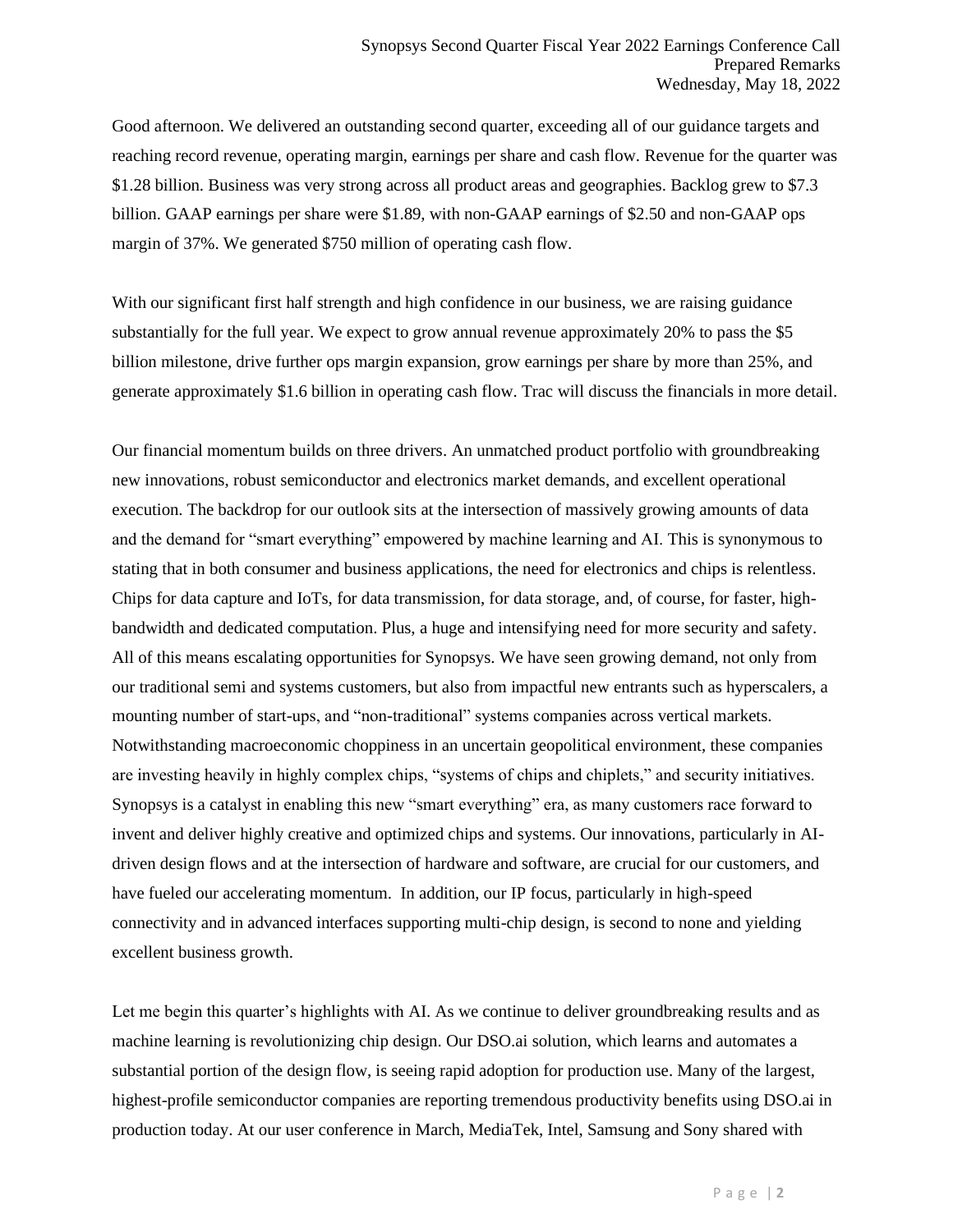fellow engineers their impressive achievements using our DSO.ai. The reported results were truly remarkable. As much as 20X productivity improvement, 7-to-25% lower power, and a dramatic reduction in turnaround time – with a single engineer completing four design blocks in *half* the time that it previously took *four* engineers.

Critical to the high impact of DSO.ai is our powerful Digital Design solution, resulting in significant cross-selling opportunities and competitive wins at cornerstone semiconductor and systems customers. Orders were well ahead of plan, contributing to our backlog growth. In Q2, two major hyperscalers selected Synopsys' highly differentiated Fusion Compiler product for multiple advanced designs. We also significantly expanded our share at a top U.S. communications semiconductor company. In aggregate, the trailing-12-month revenue for Fusion Compiler more than doubled.

At our user conference, I had the opportunity to highlight not only some of the exciting capabilities to come – using AI in verification, but also how Synopsys overall is technically helping to transform EDA design more broadly.

Our custom design solutions, for example, are seeing strong market disruptions as well, including 19 full-flow competitive displacements year-to-date. Over the past year, revenue grew double digits in this area with adoptions ranging from large semiconductor companies designing at advanced nodes to automotive to memory vendors. While advanced chips are the foundation of continued scale complexity, electronic systems now increasingly grow systemic complexity by tightly connecting many chips and the software to drive them.

Synopsys excels at this. An ideal example of systems leadership and impact is our IP product line. Here, too, business momentum continued with another excellent quarter, as demand remains very high, especially in the AI, high-performance compute, and automotive markets.

In Q2, we enhanced our comprehensive AI IP portfolio with the introduction of the industry's highest performance neural processor IP. Simultaneously, we extended our lead in the most advanced commercial processes. We can report significant traction with our interface and foundation IP, achieving more than 30 3nm design wins for high-performance compute and networking, as well as notable wins in mobile applications.

In automotive, our decade-plus investments, safety certifications and market engagements are not only generating continued momentum with leading semiconductor suppliers, but also with OEMs and Tier 1s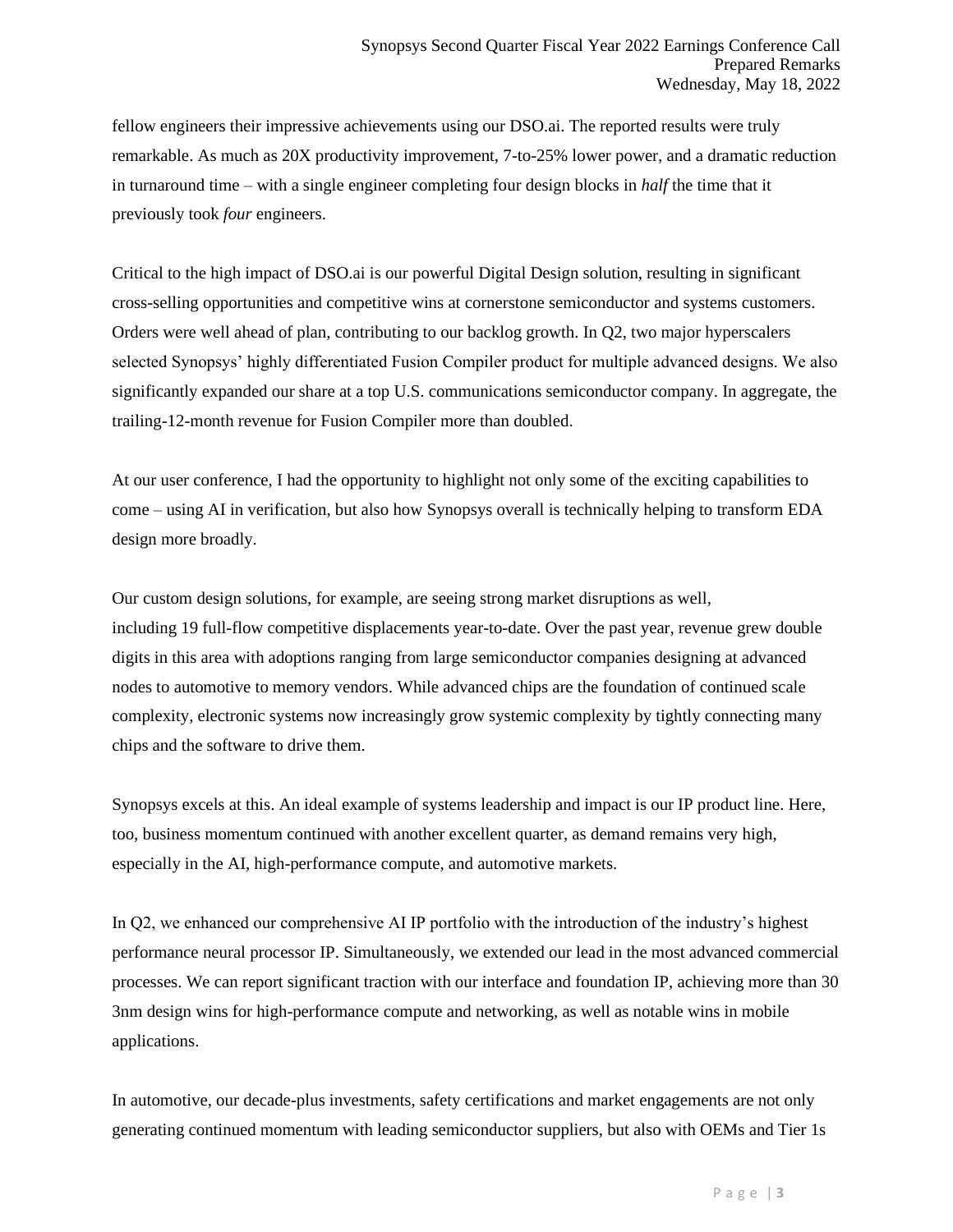now developing their own chips. We count among our customers the top-12 leading automotive semiconductor suppliers, 10 automotive OEMs and 12 Tier 1 companies worldwide. For IP, we have close to 600 automotive design wins in advanced nodes, demonstrating the strength of our portfolio.

At the hub of the system is the intersection of hardware and software. This is precisely where our verification solutions are targeted. Let me highlight three success drivers.

First, there is high demand for our market-leading emulation and prototyping hardware products. Demand is high and we're heading towards another record year. Fueling this are our new powerful applicationspecific ZeBu emulation and HAPS-100 prototyping systems. While demand is broad-based across customers and geographies, we continue to see significant growth and usage expansion at many of the largest hyperscalers in the world.

Second, multi-die (sometimes called chiplet-based) system design, is driving a strong need for innovation. Synopsys is uniquely differentiated with our 3DIC Compiler solution and the industry's leading portfolio of die-to-die interface IP – both of which are essential. Our focus and execution are driving adoption momentum with engagements across multiple market segments, including AI servers, automotive, telecom and aerospace.

And third, cloud-enabled design. One of the challenges for chip designers is access to sufficient – yet flexible – compute power. Of course, our EDA customers have been using cloud compute for years, but true flexibility hasn't been available until now. In Q2, we expanded our cloud offering with the industry's first broad-scale cloud SaaS solution. It offers unique flexibility in both access and business model. Synopsys now offers three cloud approaches usable for peak demand to full deployment. One, bring-your-own-cloud with pay-per-use access on the customer's choice of third-party cloud provider. Two, a SaaS model with tools, flows and Microsoft Azure-based compute. Three: hardware-based verification with Zebu Cloud. Initial customer reception has been excellent, ranging from very small startups to large companies seeking peak compute flexibility.

Now to Software Integrity, which is both enabling and benefiting from intensifying demand for security and safety across all market verticals. Bolstered by momentum of products and consulting, as well as broadening geography strength, we delivered another strong quarter with 20% year-over-year growth, exceeding our internal plan. Internationally, we had our best quarter ever, reaching 10 new countries that we've never sold to before through our channel partners. We also continue to make good progress improving our renewal rates and new logo engagement metrics.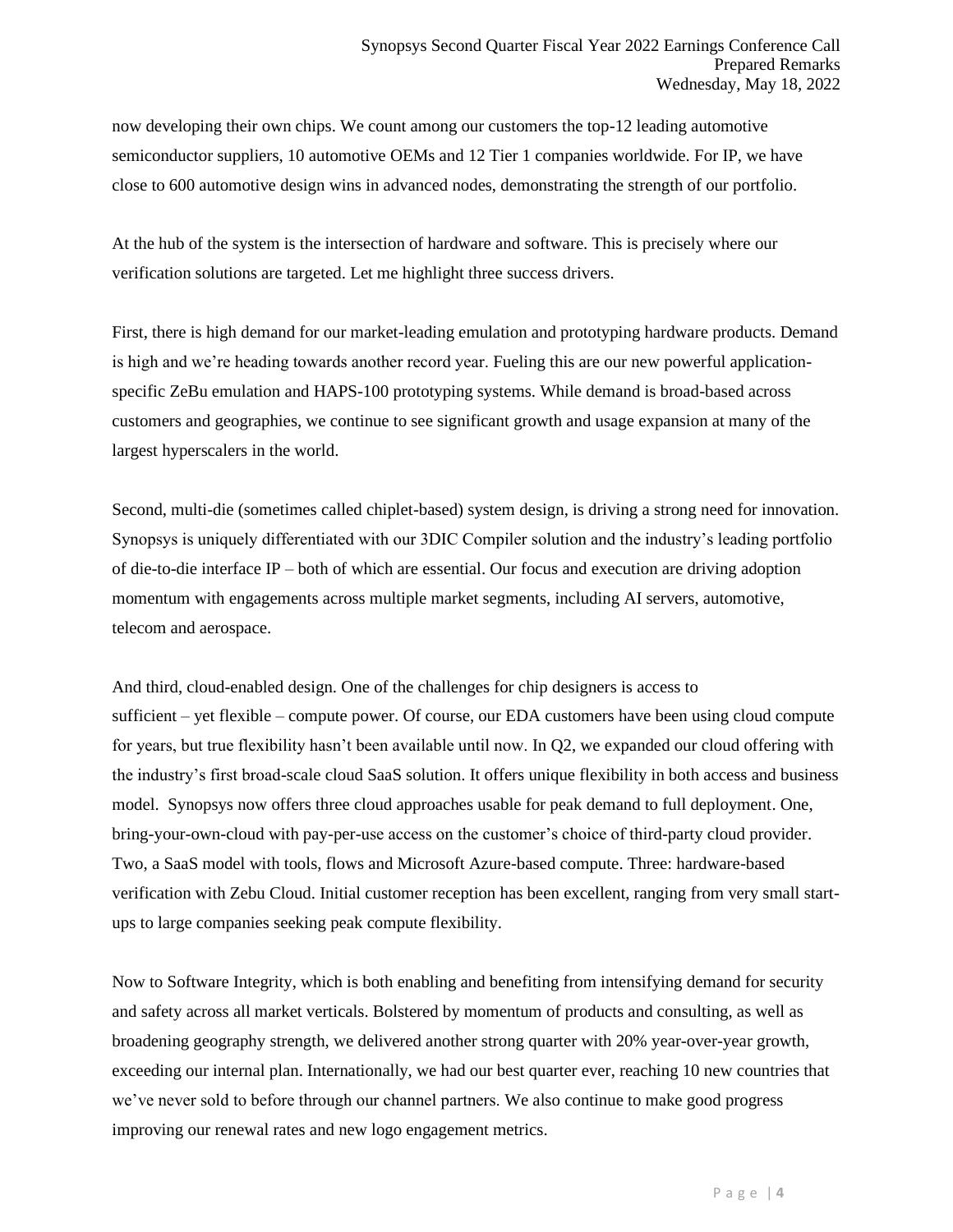From a product perspective, our broad portfolio is unique in the market, as our three-pronged approach provides differentiated value for all stakeholders the developers, the DevOps group, and the corporate security team. Over the past year, we've launched significant new products in each of these areas, and customer response has been excellent.

Industry analysts continue to recognize Synopsys' strength. For the sixth year in a row, we were named a Leader in the Gartner Magic Quadrant for Application Security Testing, and for the fourth straight year, we were rated the "farthest up, and to the right."

Finally, a few weeks ago we announced a definitive agreement to acquire WhiteHat Security, a leading provider of SaaS-based dynamic application security testing (or DAST) technology. This acquisition will further expand our portfolio and accelerate the buildout of our SaaS solutions. We look forward to welcoming the WhiteHat team after the close, which we currently expect to be in our third fiscal quarter.

In summary, we delivered a high-momentum quarter and are substantially raising our outlook for fiscal '22. Building on a wave of technology innovations fueling growth, strong and resilient markets, and excellent operational and financial execution, we are poised to cross the \$5 billion revenue milestone this fiscal year! These results are not possible without the unwavering commitment and diligence of our employee teams. We thank you all! With that, I'll turn it over to Trac.

Thanks, Aart. Good afternoon, everyone. In Q2, we delivered record revenue, operating margin, non-GAAP EPS, and cash flow. We continue to execute exceptionally well despite uncertainties in the macro environment. This is a testament to our robust portfolio, healthy markets, and financial discipline. Our strong execution is also enhanced by the stability and resiliency of our time-based business model and \$7.3 billion of non-cancellable backlog. Our results and growing confidence in our business lead us to again raise our full-year 2022 targets. After surpassing \$4 billion in revenue in 2021, we expect to grow 20% and cross \$5 billion in 2022 as our growth accelerates for the third straight year.

I'll now review our second quarter results. All comparisons are year-over-year, unless otherwise stated. We generated total revenue of \$1.28 billion, up 25% over the prior year, with strength across all product groups and geographies. Total GAAP costs and expenses were \$916 million. Total non-GAAP costs and expenses were \$809 million, resulting in a non-GAAP operating margin of 36.8%. GAAP earnings per share were \$1.89. Non-GAAP earnings per share were \$2.50, up 47% over the prior year. Semiconductor & System Design segment revenue was \$1.17 billion, up 25%, with robust demand for EDA software and